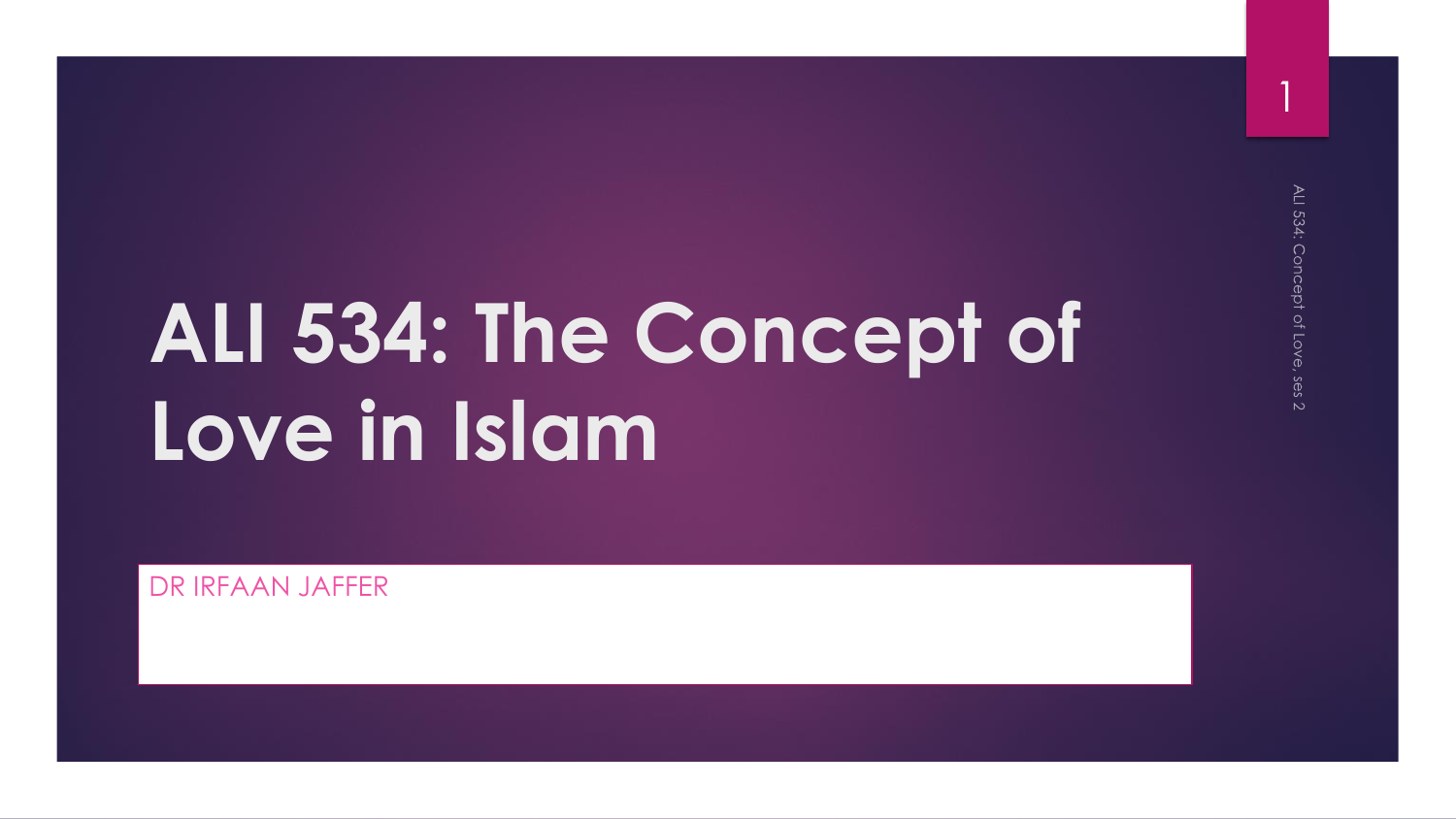#### **Class One Summary**

**Love is transcending the dichotomy between the self and the other** 

- **Three different types of love** 
	- ▶ 1. Worldly Love
	- ▶ 2. Human Love
	- ▶ 3. Love of God
- **Loving for the sake of God** 
	- $\blacktriangleright$  To see everything as a reminder and gift from God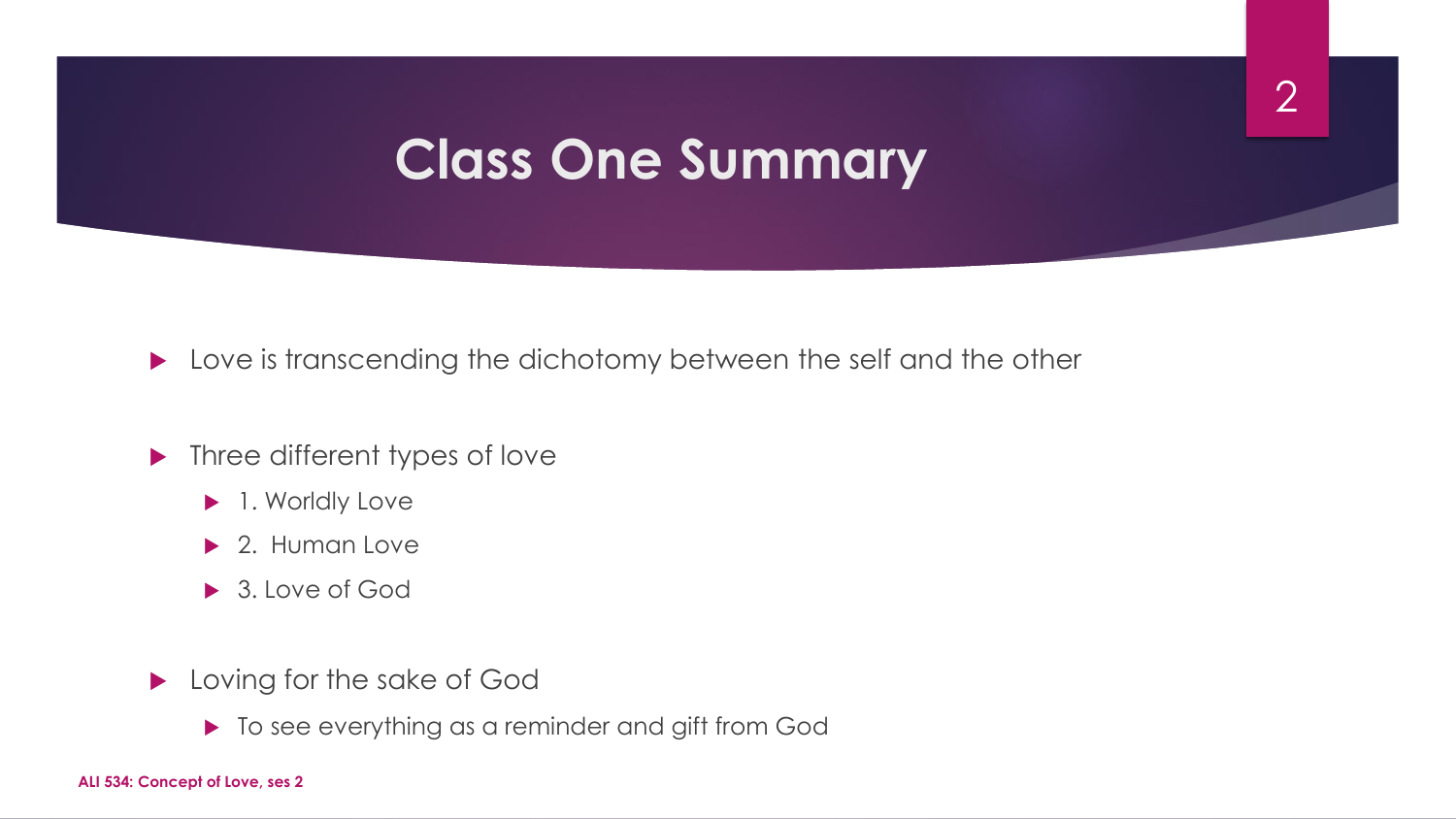#### **Class Two Outline**

3

▶ 1. The connection between love and knowledge

- ▶ 2. Getting to know God through the Quran
- ▶ 3. God's love for us (human beings)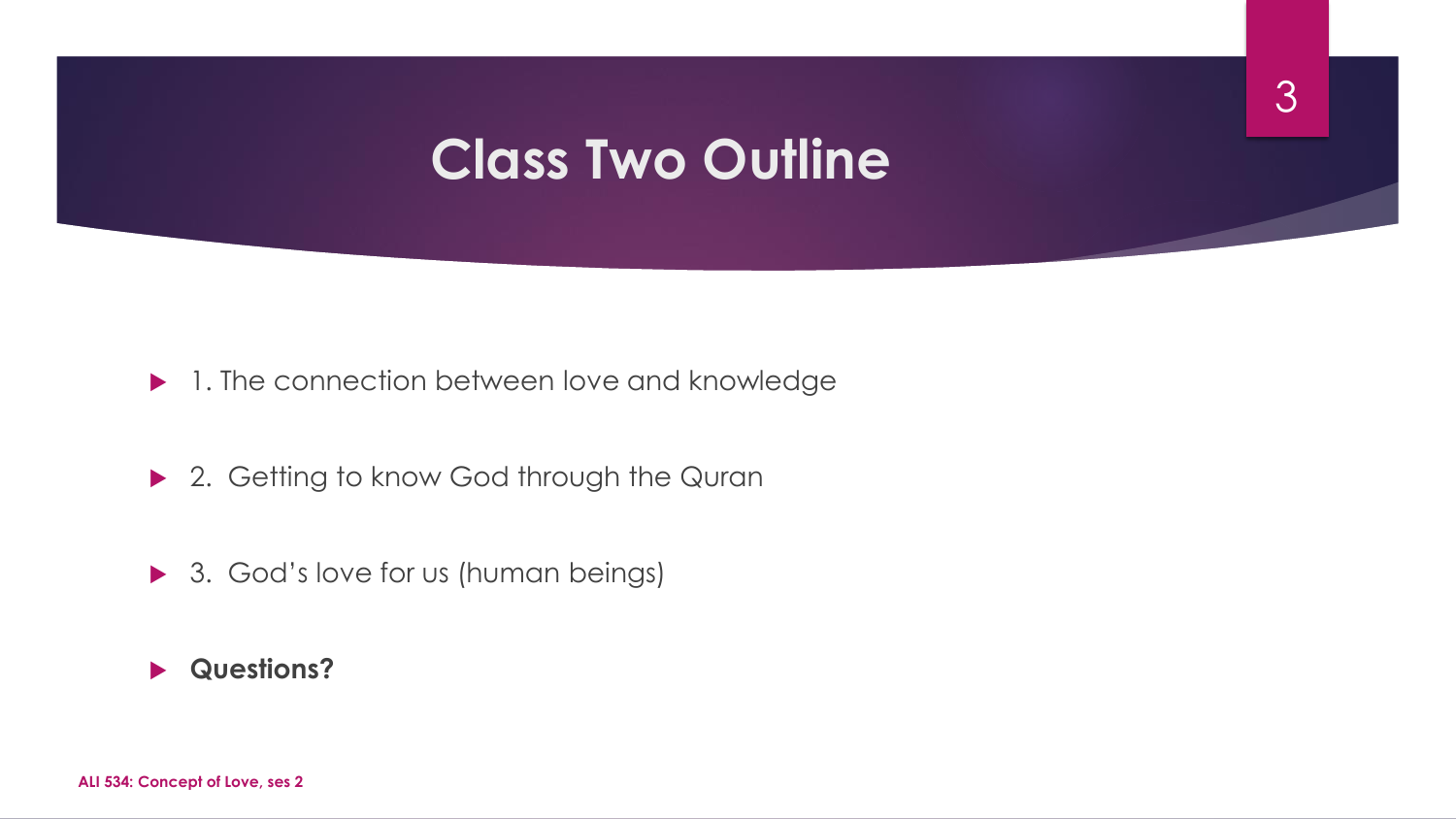#### **Love and Knowledge**

- *Neither My Earth nor My Heavens can contain Me, but the heart of a Believing Servant, contains Me*
- Humans are capable of knowing and loving God
- Symptoms: remembrance, contentment, devotion and self-surrender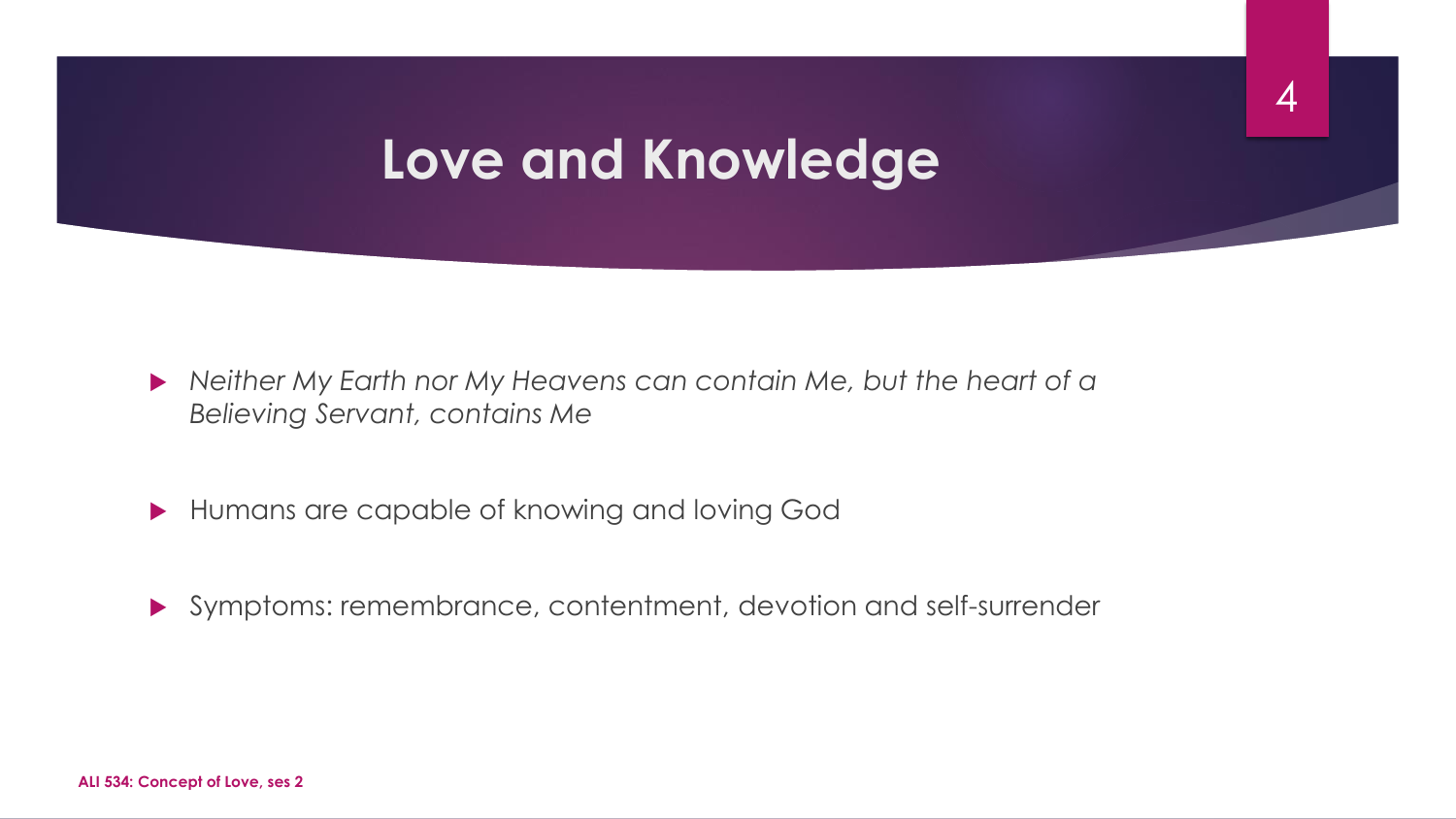#### **Love and Knowledge**

5

- *I was a hidden treasure; I loved to be known. Hence, I created the world so that I would be known*
- **Love and knowledge cannot be separated**
- ▶ You cannot love God unless you know God
- When you know God, you cannot help but love God

**ALI 534: Concept of Love, ses 2**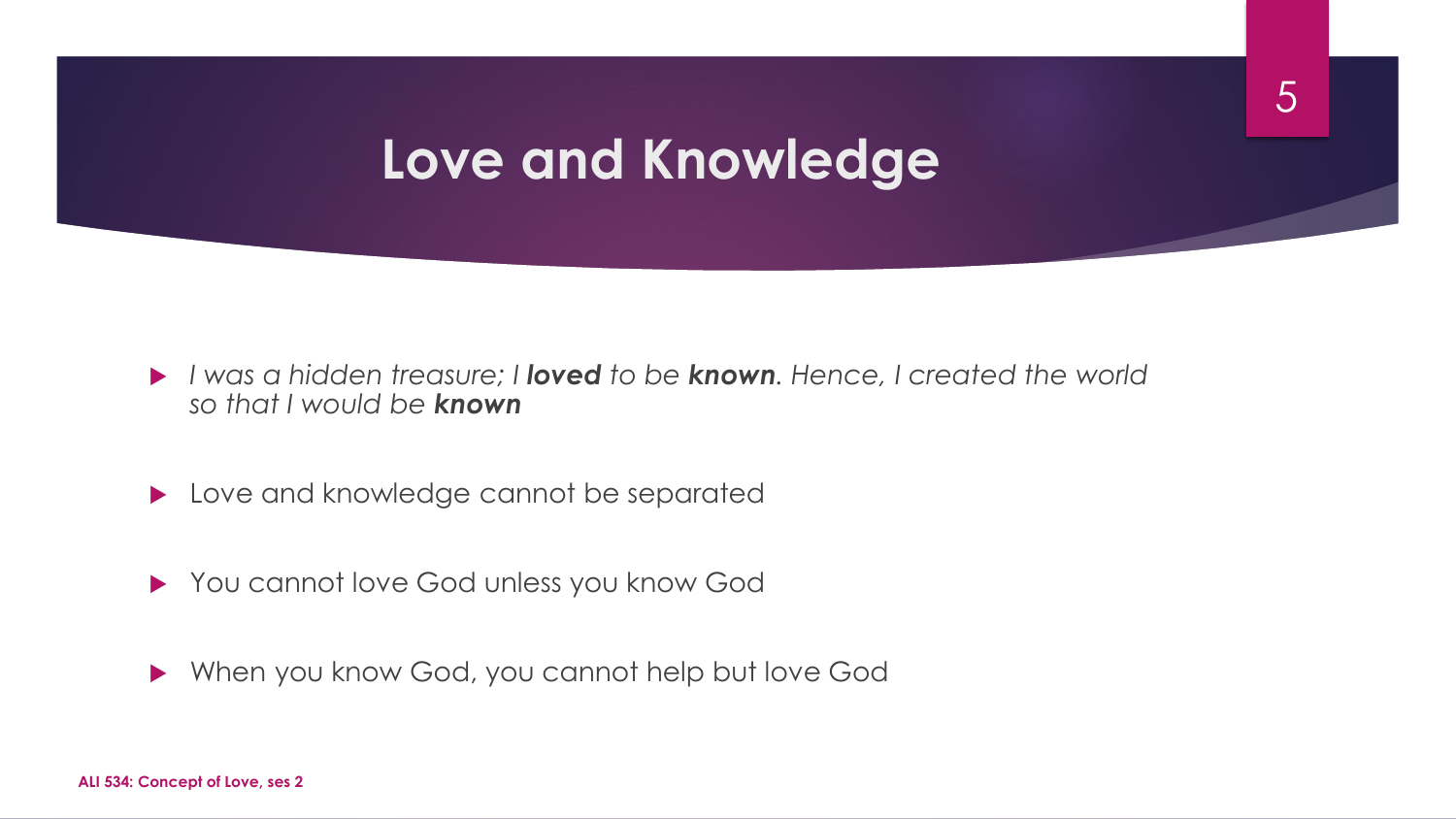#### **Love and Knowledge**

6

- *Hearts are conditioned to love those who are kind to them and hate those who are cruel to them*
- Imagine how they would feel towards Ar-Rahman and Ar-Rahim
- ▶ Love (feminine) + Knowledge (masculine) = The creation of the world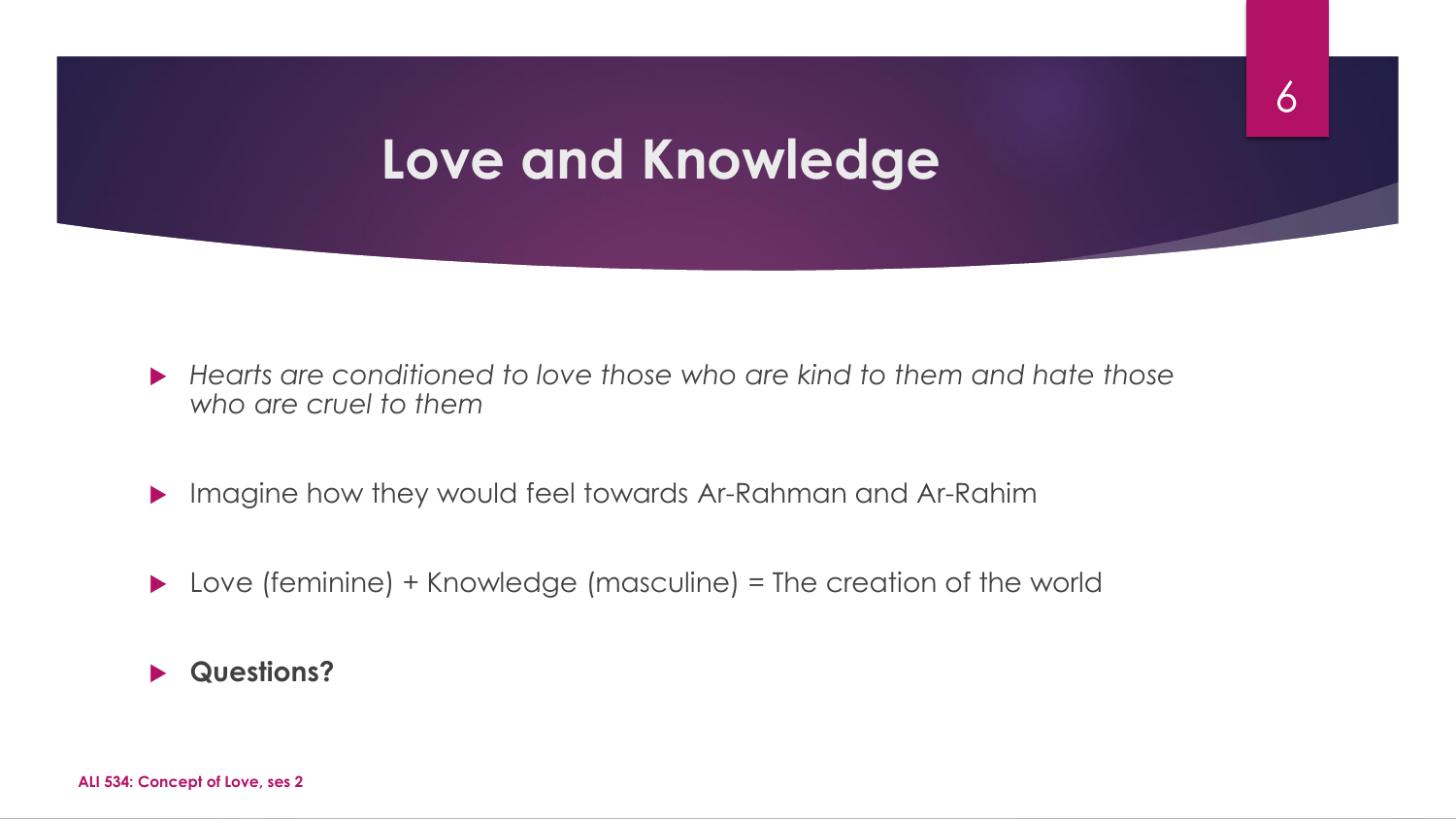7

No Goodness comes to us except by the Grace and Mercy of God

- ▶ ye who believe! follow not Satan's footsteps: if any will follow the footsteps of *Satan, he will (but) command what is shameful and wrong: and were it not for the grace and mercy of Allah on you, not one of you would ever have been pure: but Allah doth purify whom He pleases: and Allah is One Who hears and knows (all things).* (24:21)
- ▶ We have forgotten the power of patiently waiting with faith or surrendering to God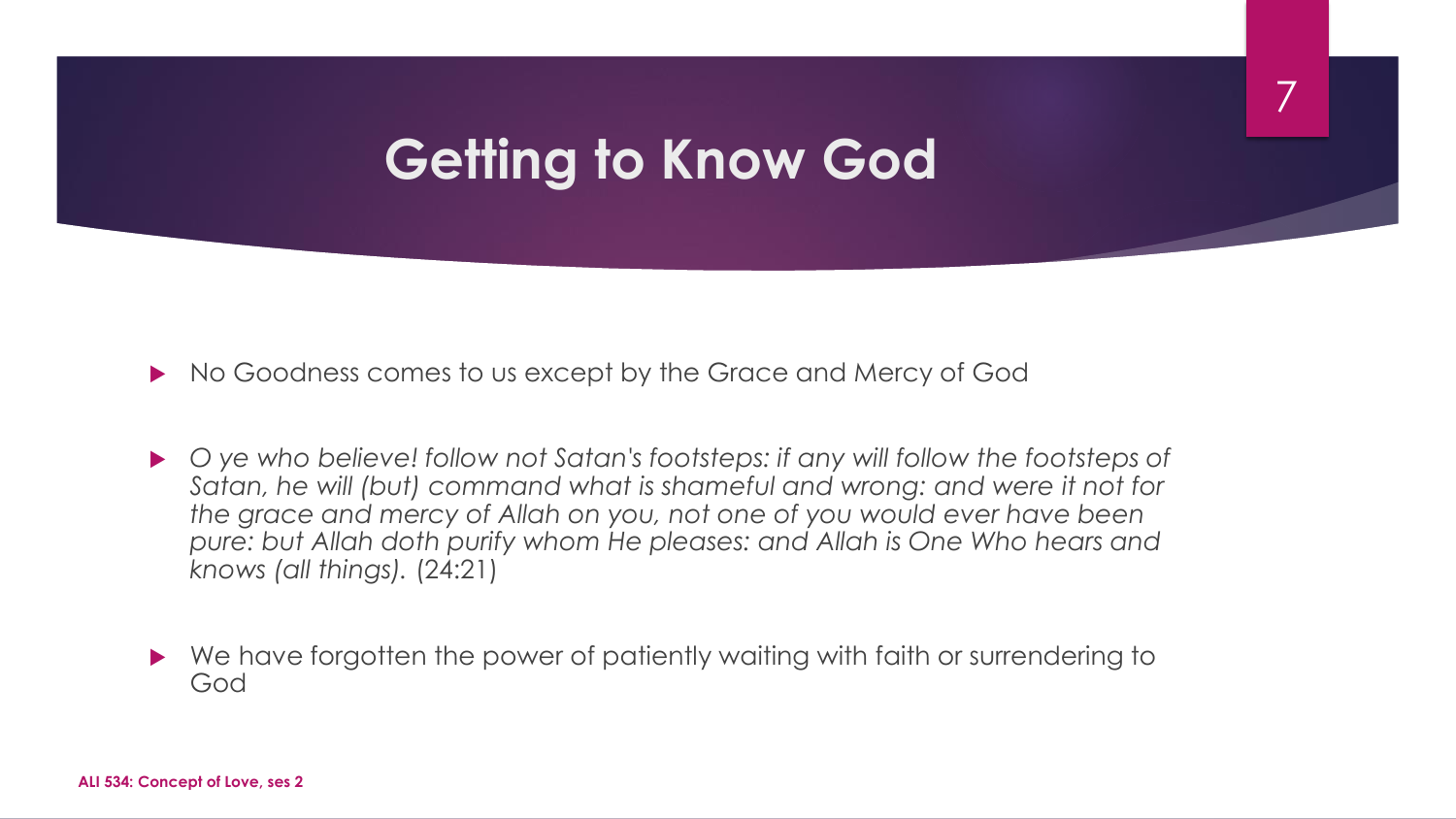- *Our affairs are attached to the destiny decreed by Allah, and even our best plans may lead us to destruction* (Imam Ali)
- *Do not elevate yourself to be remembered. Learn and conceal, find safety in silence, you will please the righteous and you will outrage the wicked*  (Imam Ali)
- ▶ We still have to make an effort --- Start with dua

 *And when My servants ask you concerning Me, then surely I am very near;*  I answer the prayer of the suppliant when he calls on Me, so they should *answer My call and believe in Me that they may walk in the right way.*  **ALI 534: Concept of Love ses 2**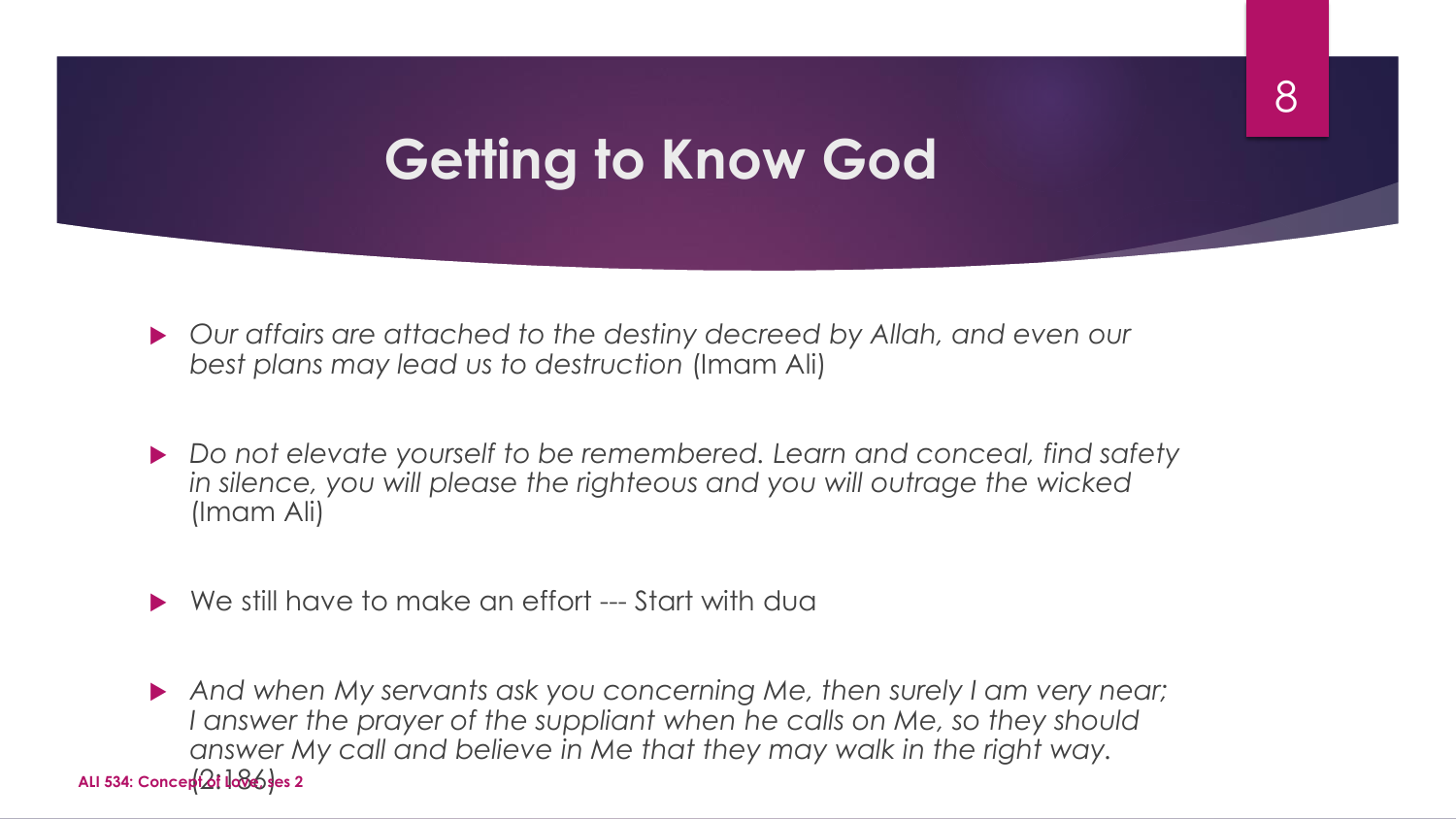9

 $\blacktriangleright$  Human love = metaphorical love

Talking to God, getting to know God and spending time with God

All three of these actions are encompassed within the Quran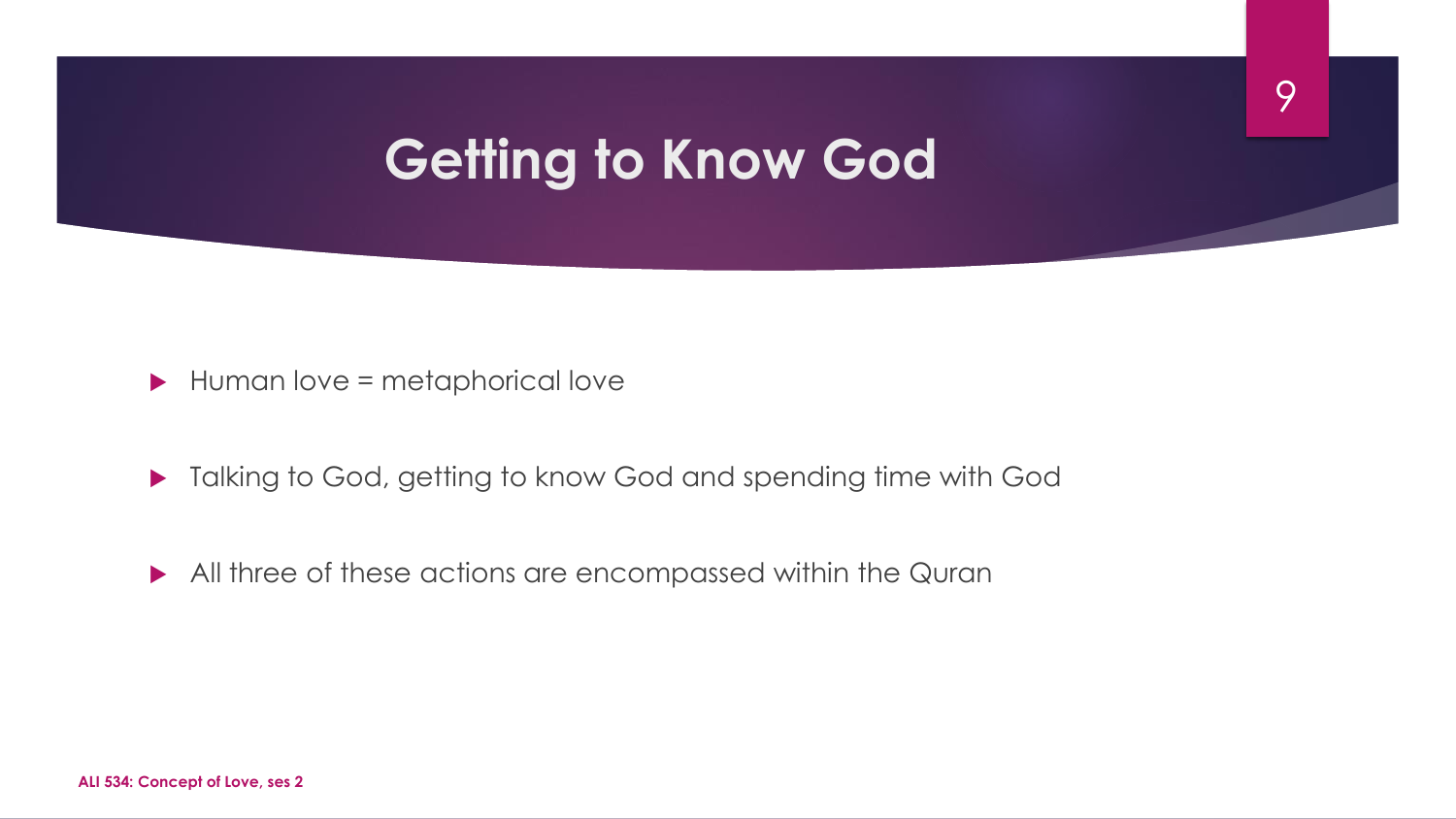10

Revelation is God telling us who he is so that we can know Him

- ▶ Making Dua = us talking to God
- Reciting Quran = Listening to God
- **Entering into dialogue with the Divine**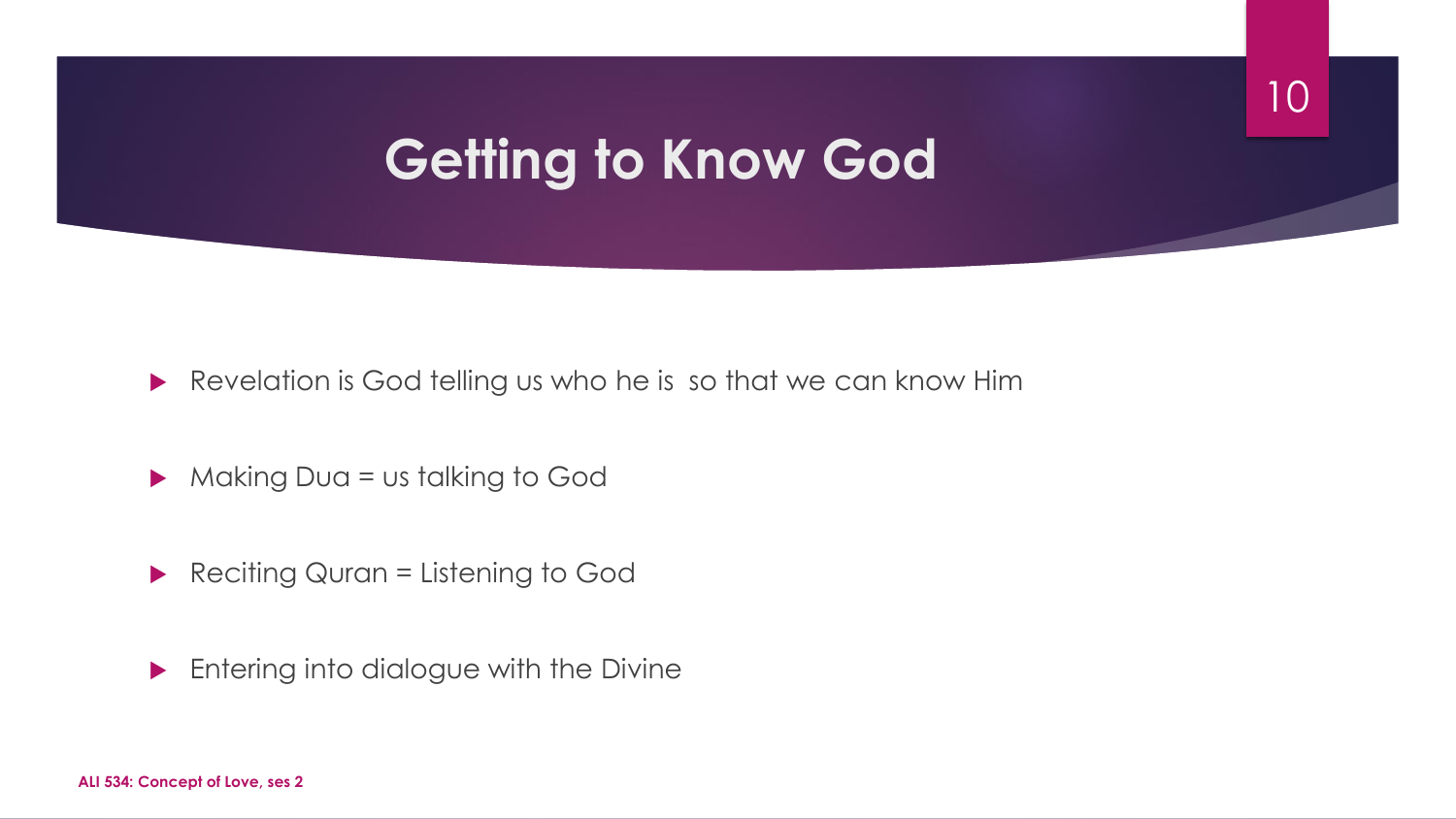11

▶ The more you talk to God, the more you spend time with God

- ▶ The more you spend time with God, the more you get to know Him
- ▶ The more you get to know Him, the more you fall in love with Him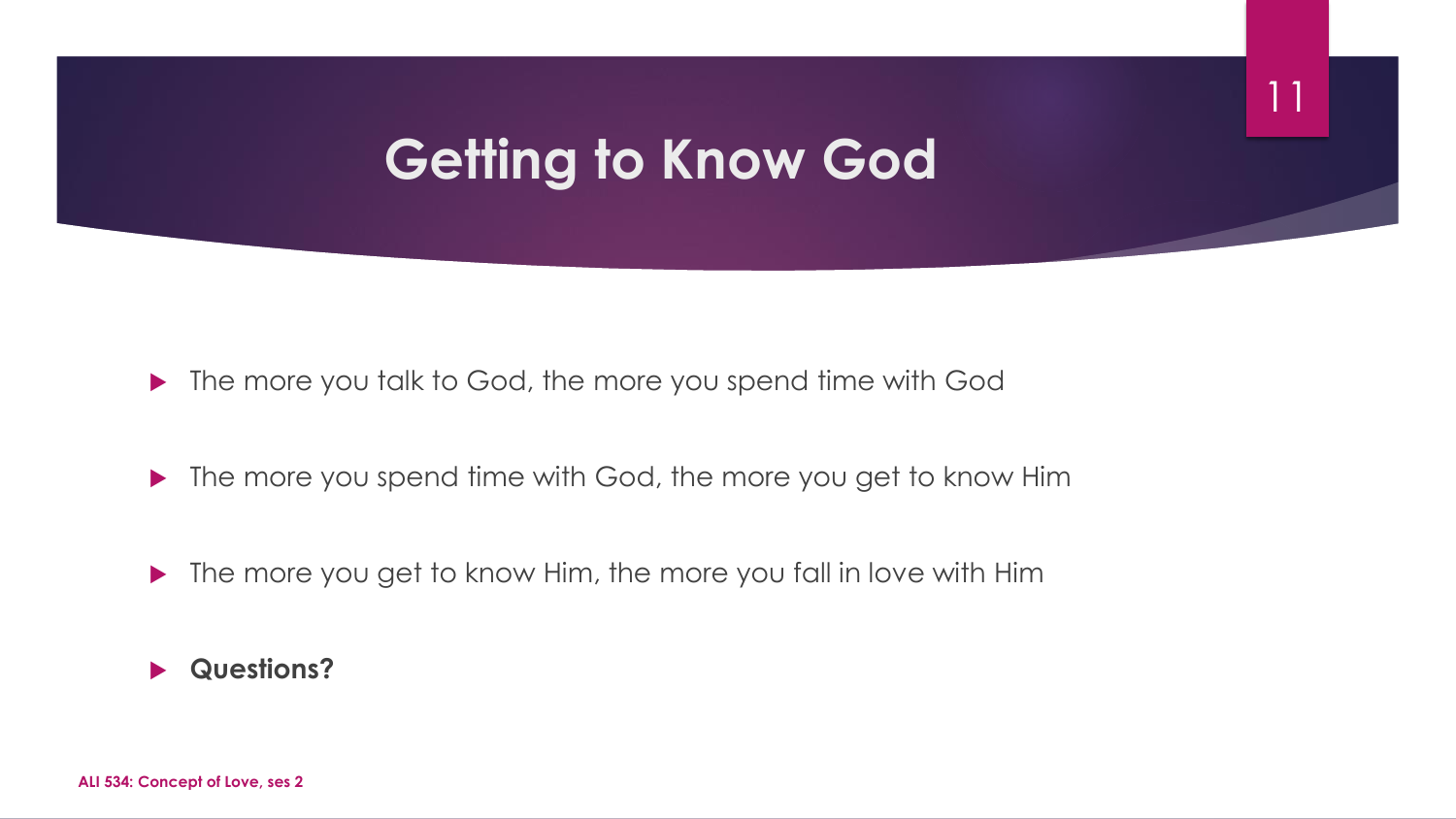### **Approaching the Quran**

12

Need to know how to approach the Quran

- **Like all things, it can lead us closer to God or further away**
- *We send down (stage by stage) in the Qur'an that which is a healing and a mercy to those who believe: to the unjust it causes nothing but loss after loss.* (17:82)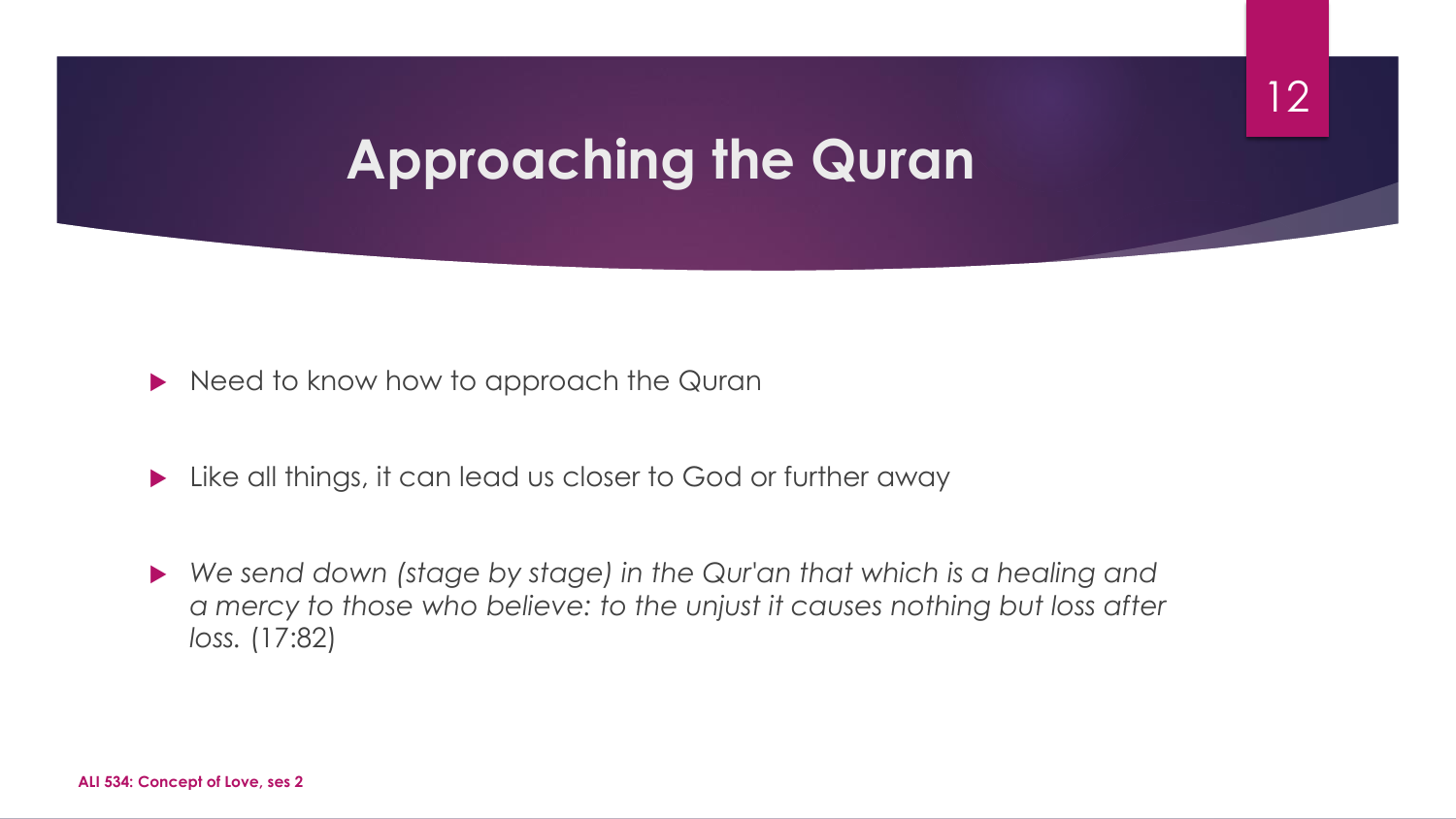#### **Approaching the Quran**

13

Do some self-reflection: what are you bringing to the Quran?

- ▶ You will find what you are looking for
- **Empty yourself out so that God can fill you up**
- *Your task is not to seek for love, but merely to seek and find all the barriers within yourself that you have built against it.*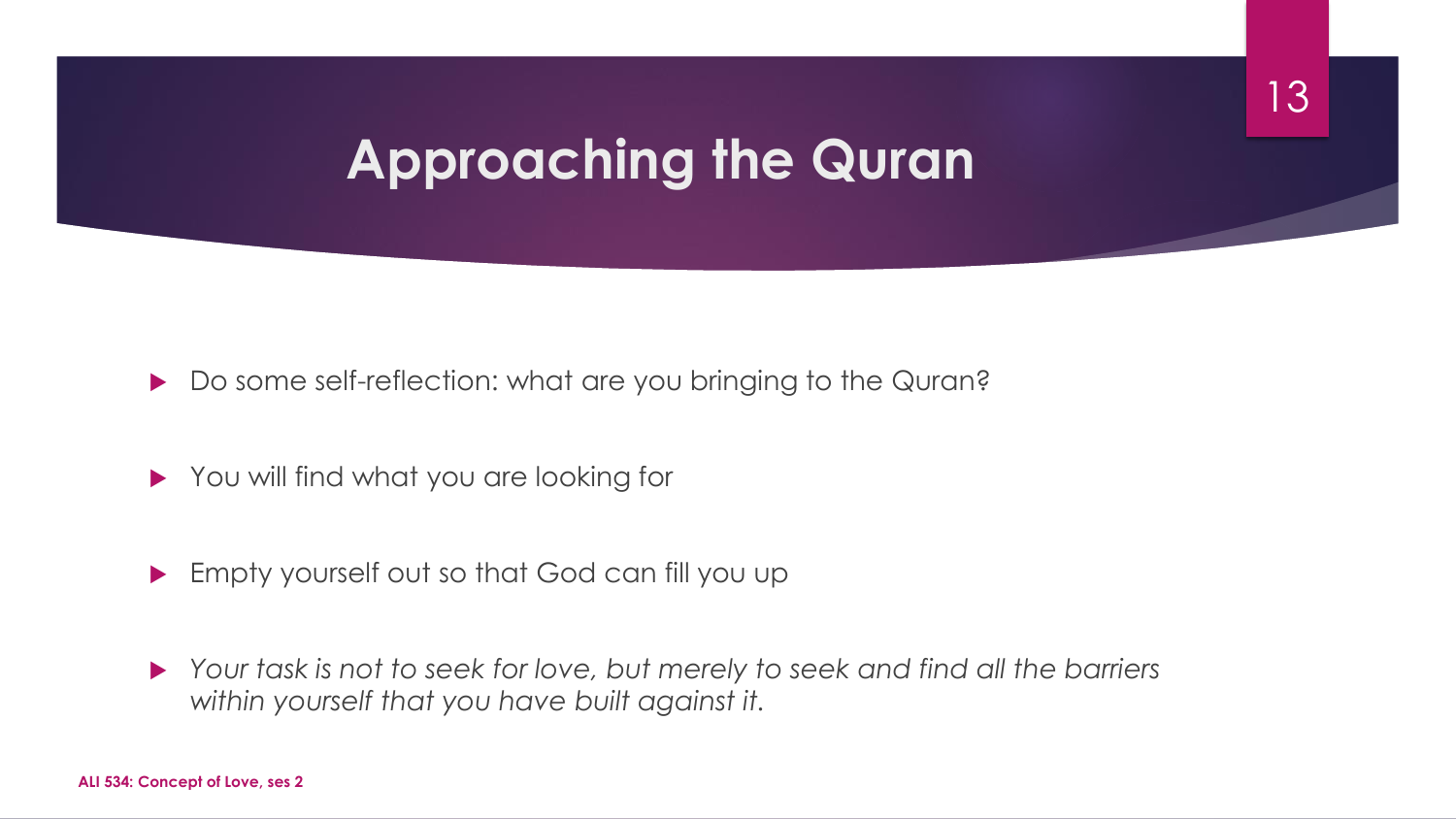#### **Approaching the Quran**

14

How do we approach the Quran in a state of quiet surrender?

- ▶ We have been given the teachings that guide our religious practices
- **The paradox of approaching the Quran through the Quran**

 $\blacktriangleright$  How does this work?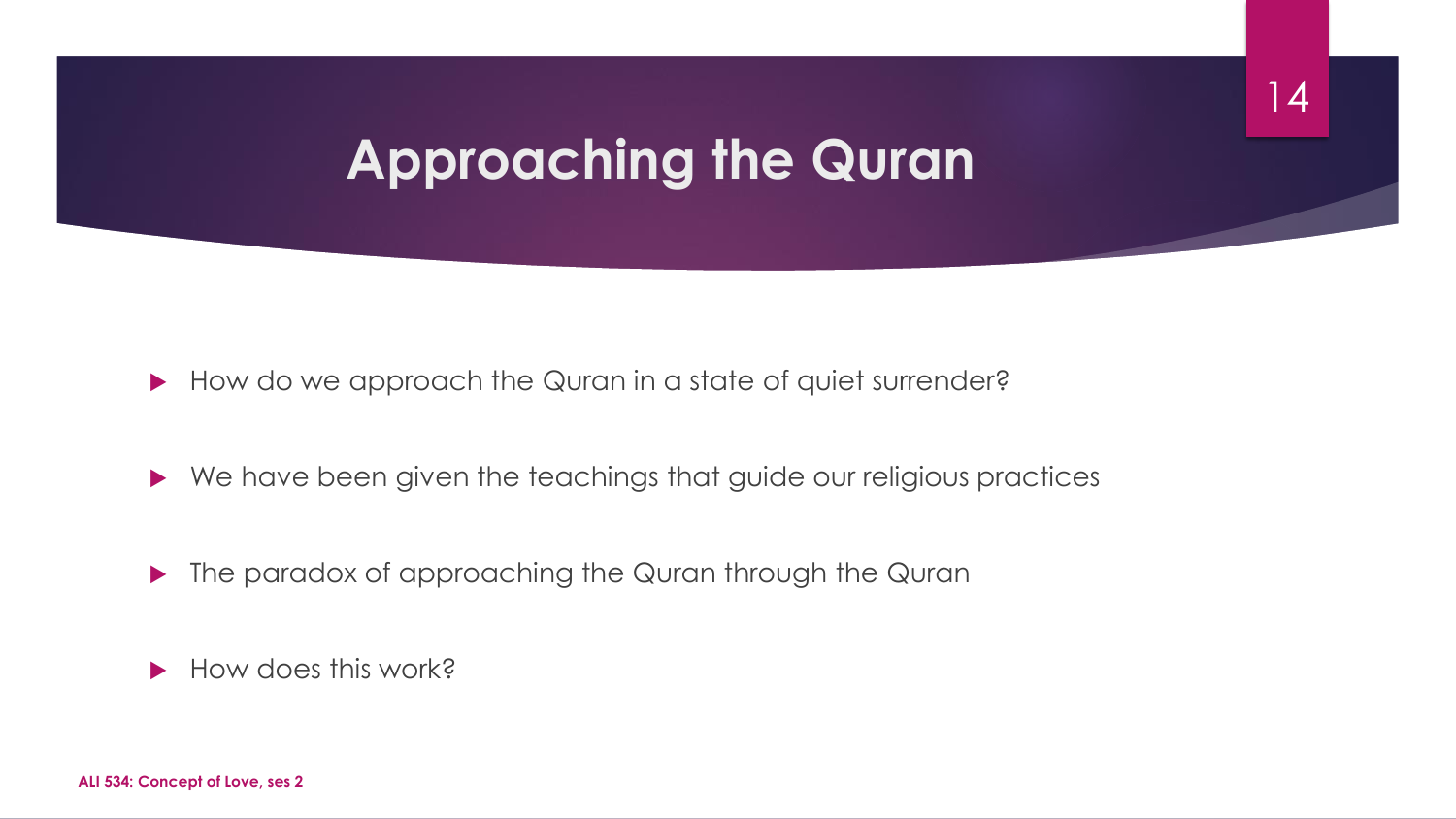#### **The Transformative Power of the Quran**

Reciting the Quran brings the presence and greatness of God near us

- $\blacktriangleright$  This presence melts away our worldly problems and our worldly selves
- *The heart gathers rust like iron. Remove this rust by the recitation of the Quran* (Prophet Muhammad)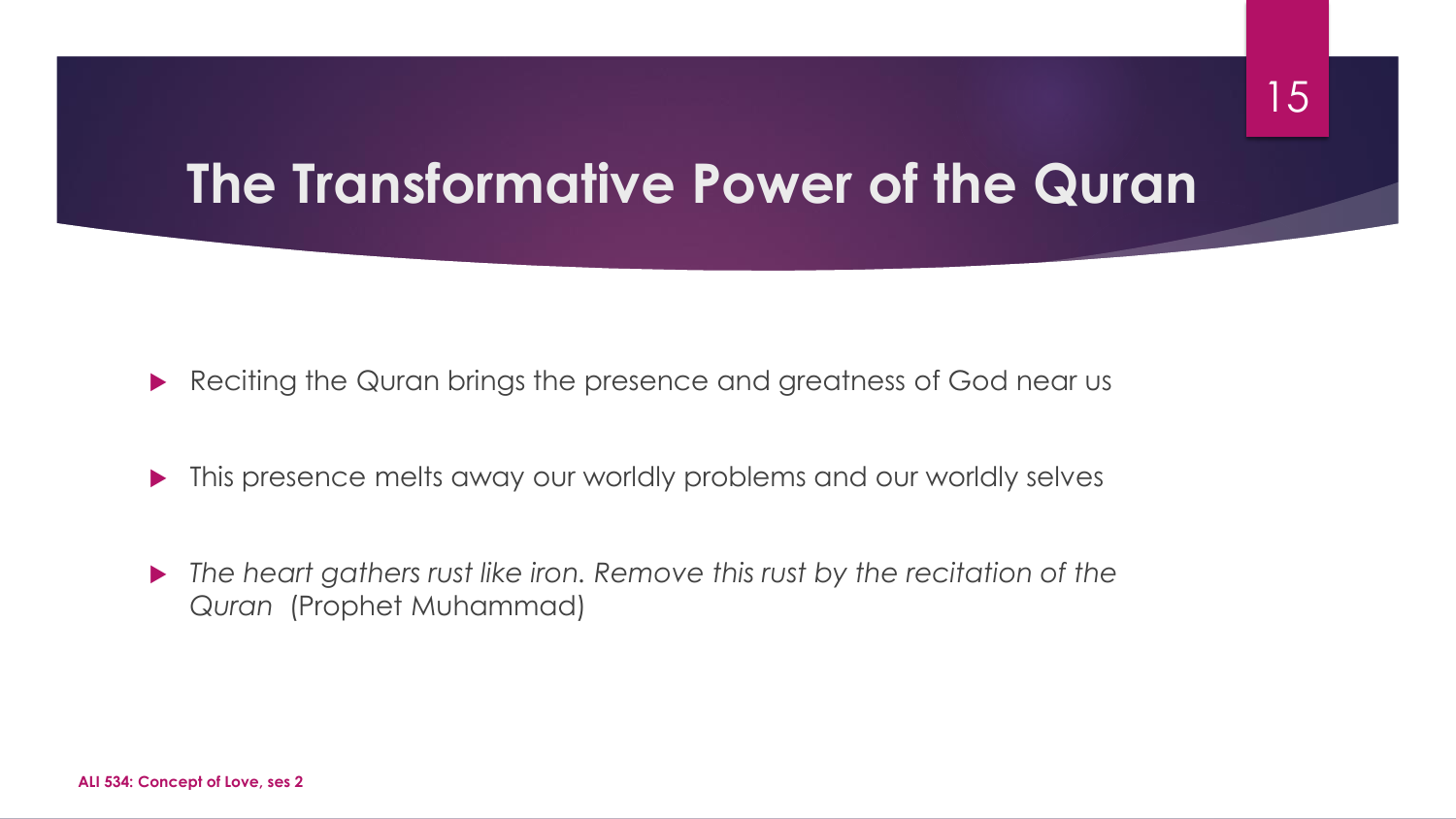#### **The Transformative Power of the Quran**

- ▶ The more you recite the Quran the more God's presence will enter you heart
- ▶ You will become aware of His perfect Reality at all times
- **This will fill you with love and knowledge of God and you will begin to see** God in everything
- *Oh God, I don't know when to praise you more, when I am healthy or when I am sick* (Imam Zain al-Abideen)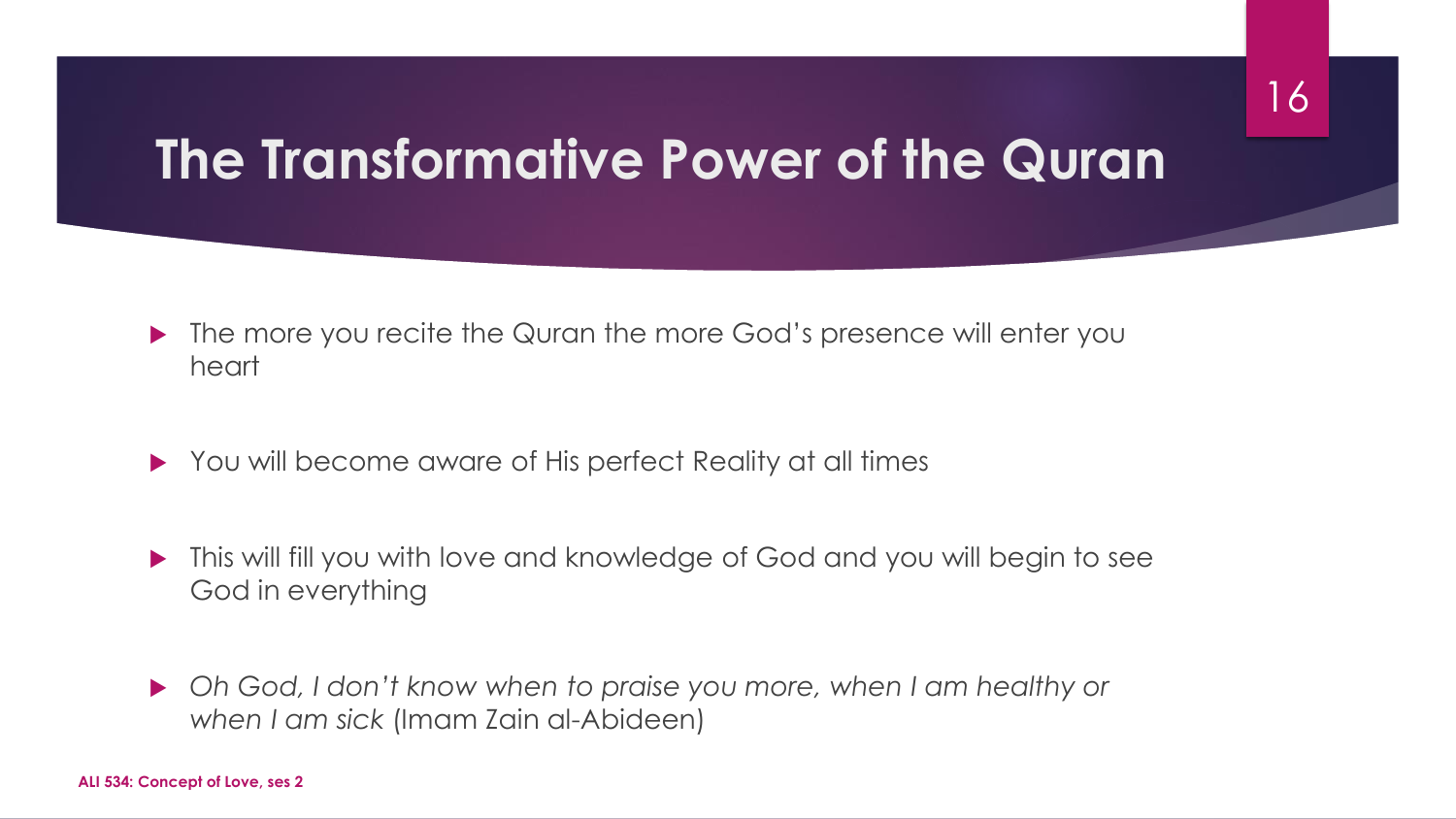#### 17

#### **The Transformative Power of the Quran**

 Making Dua, Reciting the Quran and perpetuating the dhikr are all preconditions and symptoms of the knowledge and love of God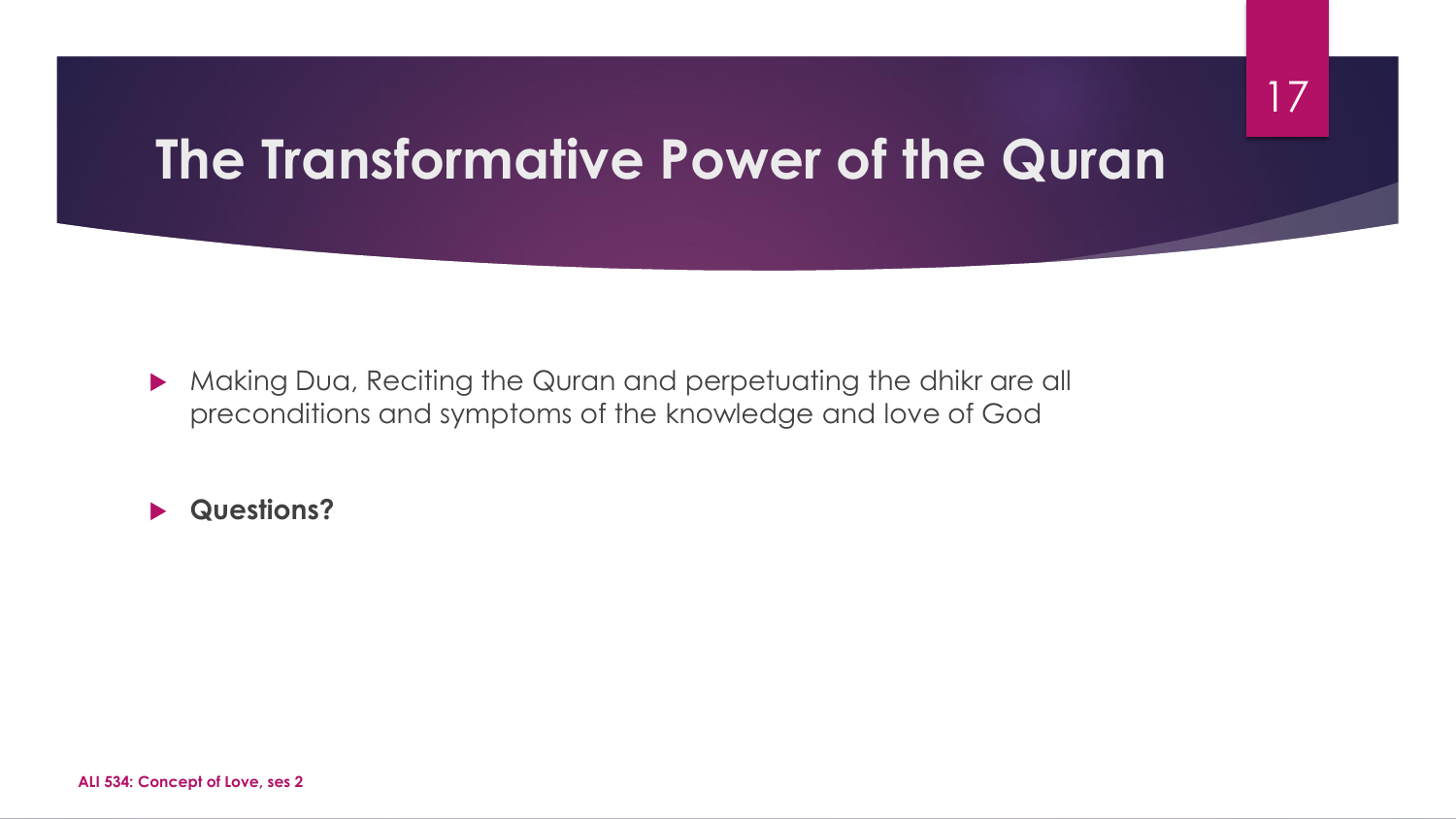## **God's Love for Human Beings**

18

▶ The object of God's love is human beings

- The most important step is for God to love us and not the other way around
- *If ye do love Allah, Follow me: Allah will love you and forgive you your sins: For Allah is Oft-Forgiving, Most Merciful* (3:31)

God's love is for those people who act in a beautiful or Godly way